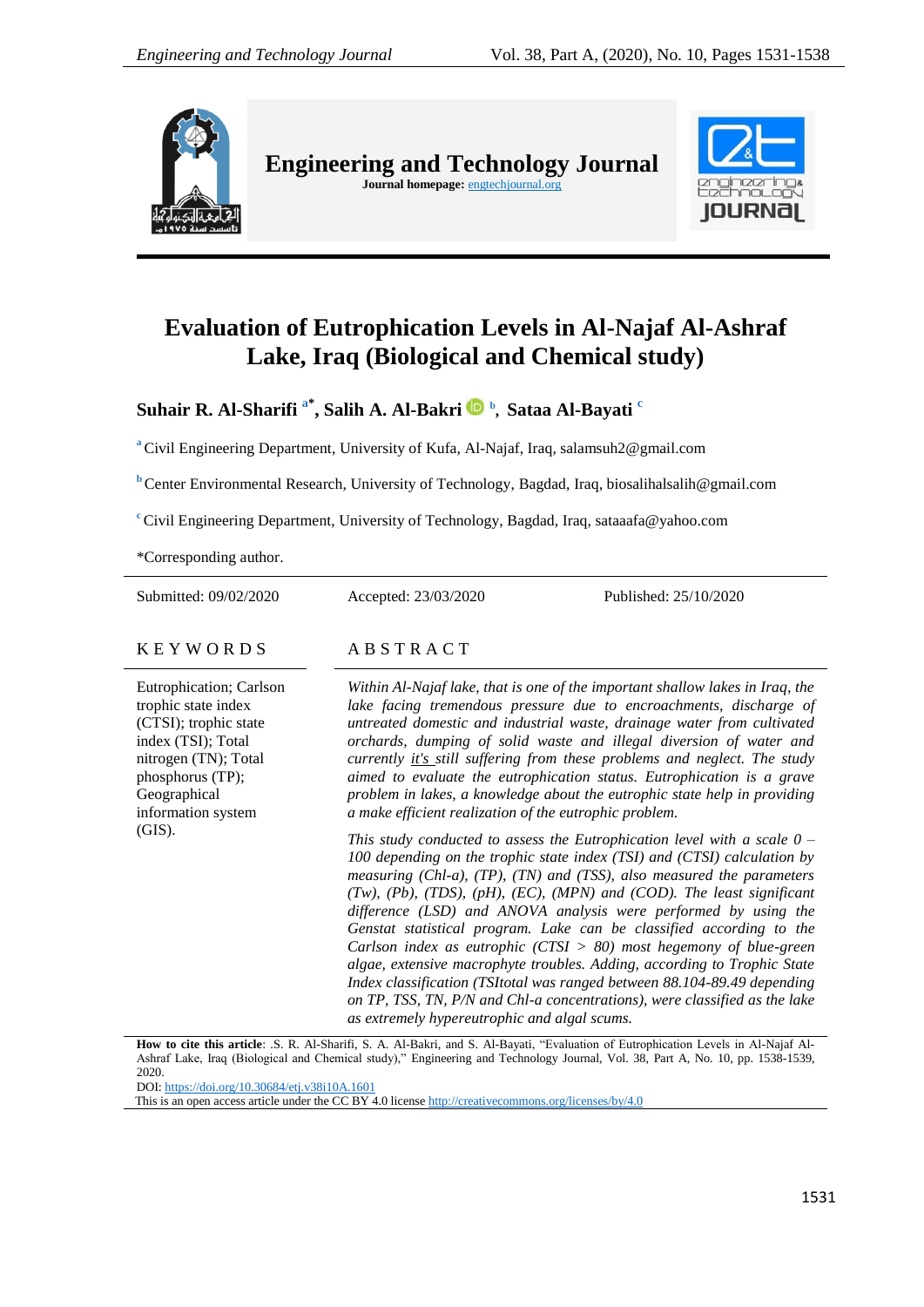# 1. **INTRODUCTION**

Eutrophication is an accelerated growth of algae on higher forms of plant life caused by the enrichment of water by nutrients, especially compounds of nitrogen and/or phosphorus and inducing an undesirable disturbance [1]. Eutrophication takes into consideration a serious dilemma in the water of the Al-Najaf lake. Knowledge about of the eutrophic status help in providing a make efficient realization to eutrophic in the lake, classification trophic level help to know extent water pollution, and is defined as turbidity in the water of the lakes and decline of (light permeability and dissolved oxygen) a result of the outright increase of several microorganisms, especially Protista that included chlorophyll-a, which are enriched by nutrients (nutrient salts) released into the environment by human activities (man-made, artificial, or cultural eutrophication) [2]. This situation causes deterioration in fineness of water that affects to harm aquatic life forms in the lake. Since the 1960- 70's many studies have been made to determine eutrophic state levels [1]. Therefore, studies should be pursued to determine the water quality of the lake, especially as the status of the water in it changes according to human activities in the lake region and the quantity of rainfall and water level.

Al-Najaf lake is a depressing territory, it's a composed of a lake or marsh-like area with restricted cultivated orchards, it enclitic by vast desert or semi-desert areas. Al-Najaf lake lies in the north west-south east orientation, area of the lake about 360-750 km2 (longitude 43? 40 - 44? 25 E and latitude 31? 40 - 32? 10 N) while it is raises nearly 11msl [3].

The lake is also an important tourist region, but the authorities concerned banned the use of boats for tourism within the lake to maintain the security of the lake and protect the Al-Najaf governorate from the threat of terrorism, addition Al-Najaf lake can be considered a station for a number of migratory birds. Al-Najaf lake is a refuge for an ample variety of flora and fauna, chiefly the immigrant fowl and the rare. Figure. 1 illustrated the location of Al-Najaf lake (longitude and latitude of the lake) and its geographical location in Al-Najaf Governorate plotted by the program geographic information system (GIS).



**Figure 1: GIS map illustrated the location of Al-Najaf lake**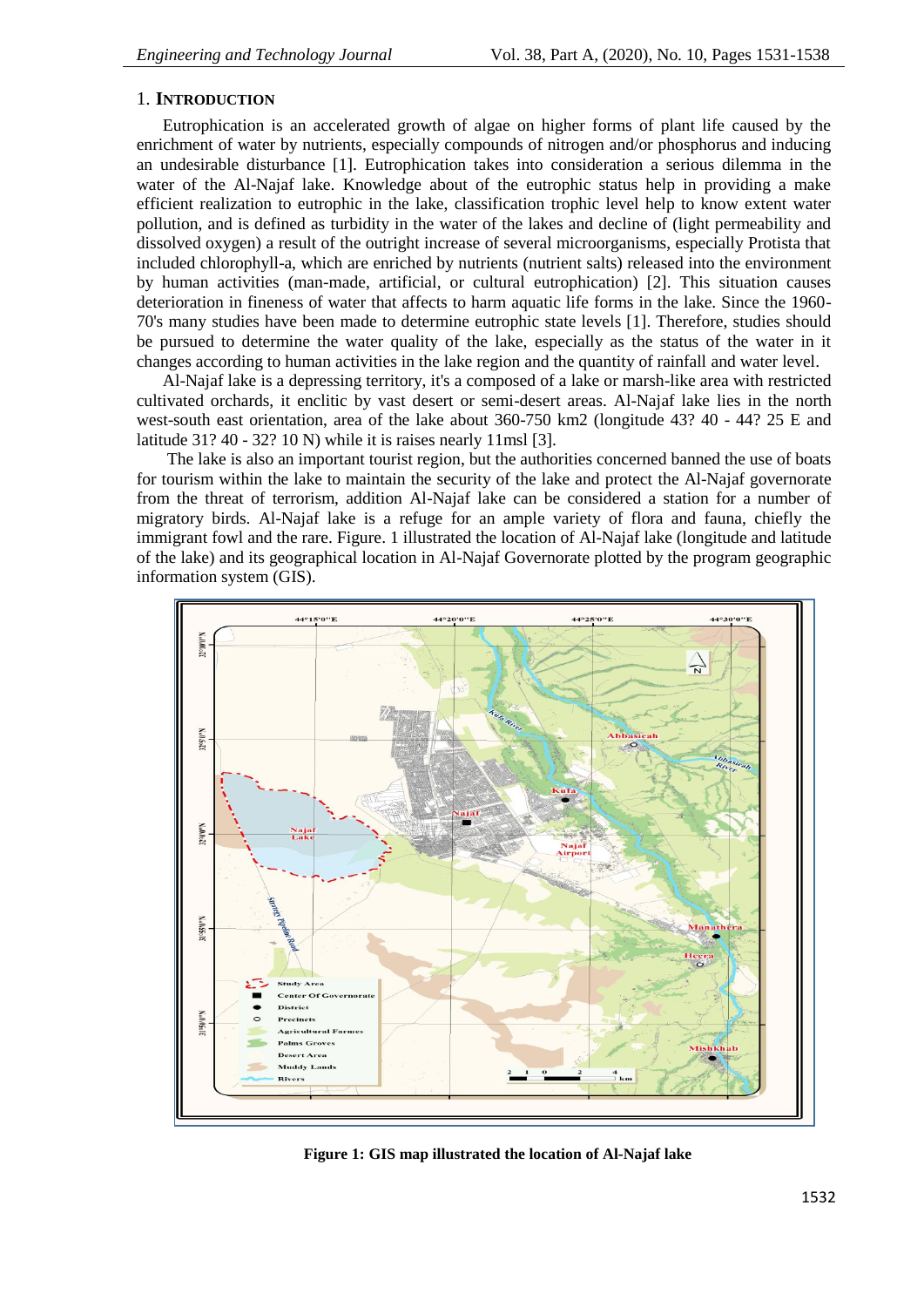Eutrophication status in AL-Najaf lake was assessed during the period (December 2018 to March 2019) by measuring a number of physical, chemical, and microbiological parameters which are important in determining water quality and evaluated eutrophication of the lake, this includes water temperature (Tw), chlorophyll-a (Chl-a), total phosphorus (TP), total nitrogen (TN), lead (Pb), total suspended solids (TSS), total dissolved solids (TDS), hydrogen ion concentration (pH), electrical conductivity (EC), most probable number (MPN) and chemical oxygen demand (COD), these parameters were related together statistically by using Genstat statistical program.

#### **2. MATERIALS AND METHODS**

In advance, the steps of the program were drawn up as the ultimate goal for tested relationships, hypotheses, forecasts, analytical methods, and accuracy required, the definition of the target group, characterization of the sampling unit, development of a sampling framework, According to [4]. To be able to draw an accurate picture of the monitoring status of eutrophication and observe the temporal and spatial changes of the lake during the study period, seven monitoring sites were chosen in Al-Najaf lake as shown in Figure, 2.



**Figure 2: Geographical location of seven sampling stations in the Al-Najaf lake from Google Erath.**

It is important to keep in mind that algae uptake of nutrients is greatest during the productive summer era, causing lower nutrient concentrations; therefore, the decisive concentrations of nutrients should be measured during the winter or spring era. So that samples were collected at a weekly rate during the study period (for two seasons), winter and spring by using a boat to obtain two samples from two depths, the first is a superficial sample at a depth of 10 cm and the second at a depth of at least 50 cm at the middle of the lake approximately, from seven stations in the lake to the purpose of measure the parameters; (Tw), (Chl-a), (TP), (TN), (Pb), (TSS), (TDS), (pH), (EC), (MPN) and (COD), with different methods and tools depending on the type of the sample and the purpose of it, and all vials carry identification numbers for the sample inside it, and it had been sent to the examination and testing centers. The physical and chemical tests were conducted in two stages, the first stage of sampling directly measured in the field such as water temperature and pH. The second stage in a laboratory where the parameters were examined in the laboratories University of Kufa/ College of Agriculture/ Department of Soil Chemistry Sciences, and laboratories Environmental Directorate of Al-Najaf Governorate / Division of Environmental Analysis, and laboratories Environmental Research Center / University of Technology, were analyzed according to procedures given by [4].

Carlson index [5] was used to the classified level of trophic in the lake, calculated trophic state index (TSI) by using the subsequent Equations [6]:

(TSI) for (Chl-a) = 
$$
(9.81 * Ln (Chl-a)) + 30.6
$$
 (1)

(TSI) for (SD) = 
$$
60 - (14.41^* \ln(\text{SD}))
$$
. (2)

1533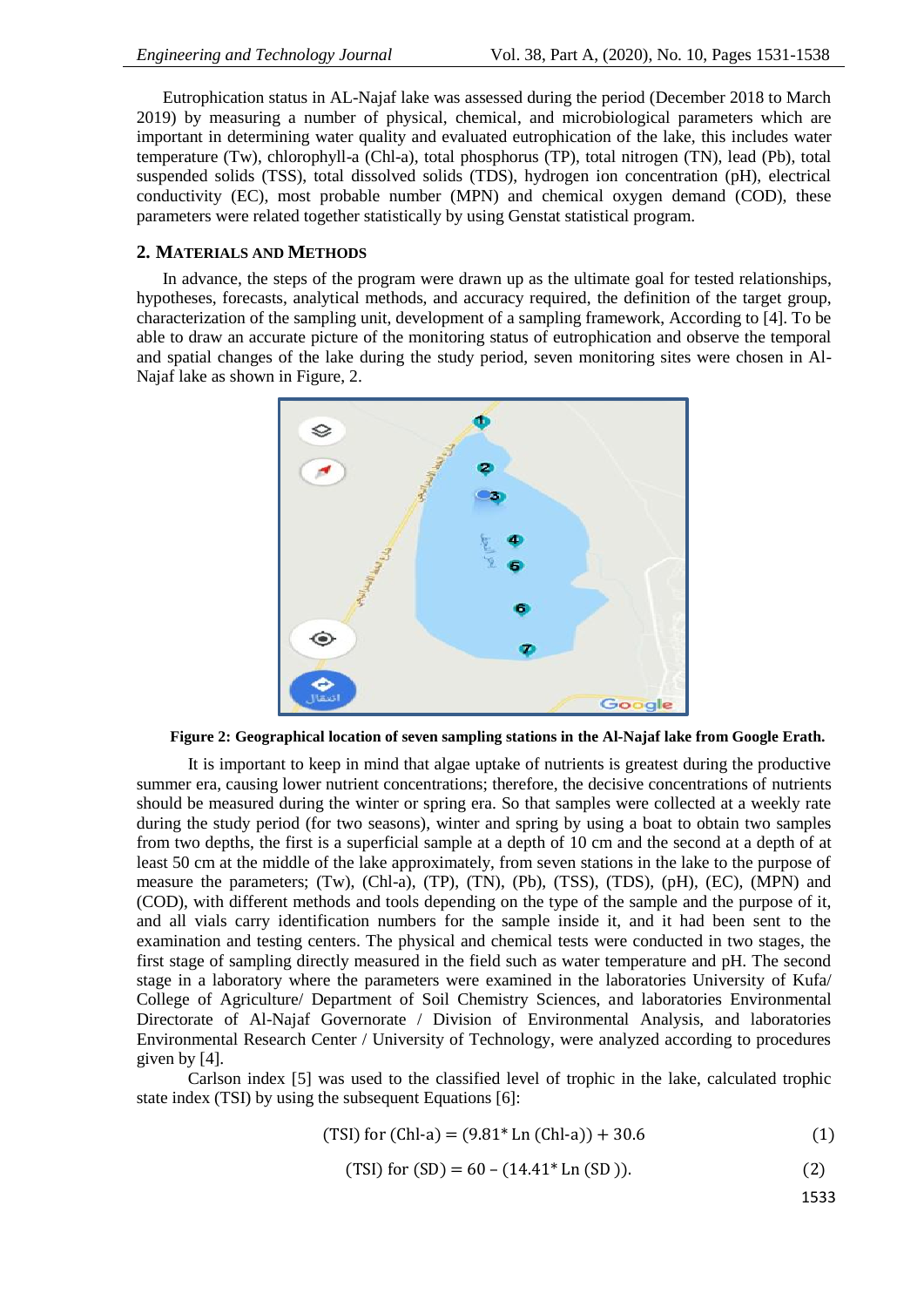(TSI) for 
$$
(Tp) = (14.42 * Ln (TP)) + 4.15.
$$
 (3)

Carlson's Trophic Status Index (CTSI) = average of the total  $TSI(TP) + TSI(ChI-a) + TSI(SD)$ . (4)

Chl-a: Chlorophyll-a, µg/l

SD: Secchi disk, m.

Tp: Total phosphorous, µg/l.

Furthermore, each parameter was measured appraisal based on the obtainable thresholds for eutrophication of lakes belonging to Japan's [7] and China's ambiance [8]. The standards can display in Table 1.

| TABLE I: Standard of the trophic index. (trophic state index) for TSS, TN, and Chl-a parameters. |  |
|--------------------------------------------------------------------------------------------------|--|
|                                                                                                  |  |

| Water body class (TSI range (unit less))  | TSS(mg/l) | $TN$ (mg/l) | Chl-a<br>$(\mu g/I)$ | <b>TSI</b>   |
|-------------------------------------------|-----------|-------------|----------------------|--------------|
| Oligotrophic (0-30)                       | 0.04      | 0.01        | 0.1                  | $\mathbf{0}$ |
|                                           | 0.09      | 0.02        | 0.26                 | 10           |
|                                           | 0.23      | 0.04        | 0.66                 | 20           |
|                                           | 0.55      | 0.079       | 1.6                  | 30           |
| Lower-meso trophic (30-40)                | 1.3       | 0.16        | 4.1                  | 40           |
| Mesotrophic (40-50)                       | 2.1       | 0.31        | 10                   | 50           |
| Upper-meso trophic (50-60)                | 7.7       | 0.65        | 26                   | 60           |
| Eutrophic (60-70)                         | 19        | 1.2         | 64                   | 70           |
| Hyper eutrophic (70-80)                   | 45        | 2.3         | 160                  | 80           |
|                                           | 108       | 4.6         | 400                  | 90           |
| <b>Extremely hyper eutrophic (80-100)</b> | 260       | 9.1         | 1000                 | 100          |

TSI values for P/N and TP were calculated by Equation  $(5)$  and Equation  $(6)$ , respectively [9].

$$
TSI(P/N) = 9.81 \text{ Ln } (10)P/N + 30.6 \tag{5}
$$

$$
TSI(TP) = 4.15 + 14.42 \text{ (Ln (TP))}
$$
 (6)

P/N: phosphorus/nitrogen concentration, mg /l.

Tp: Total phosphorous, mg /l.

Eventually, Eq. (7) and Eq. (8) were used to compute eutrophication index for all parameters of the trophic state [1].

$$
TSI_i = ((TSI_{i,k-1}) + |(C_i - S_{i,k-1}) / (S_{i,k} - S_{i,k-1})| \times (TSI_{i,k} - TSI_{i,k-1}))
$$
\n(7)

$$
TSI_{\text{total}} = \Sigma TSI_i \times W_i \tag{8}
$$

Where, TSI<sub>ik</sub> and TSI<sub>ik-1</sub> are the k-th and (k−1) th levels of the i-th indicator; and S<sub>ik</sub> and S<sub>ik-1</sub> are assessment standards of the k-th and  $(k-1)$  th levels of the i-th indicator.  $C_i$  represents the concentration of i-th indicator including TN, TSS and Chl-a;  $TSI<sub>total</sub>$  is the calculated total trophic level, W value was considered as 1/n for each parameter, where n is the number of employed parameters.

In the management of surface water resources, eutrophication status is considered as the farthest substantial issue that impacts the quality of water in lakes [10]. The excrescent input of nutrients (such as total nitrogen and total phosphorus) to the water of the lake leads to the increment biomass growth of the prime producers [11], thence causes numerous troubles like shortage in water dissolved oxygen and water fineness, in addition, to release an odor and bad taste. These conditions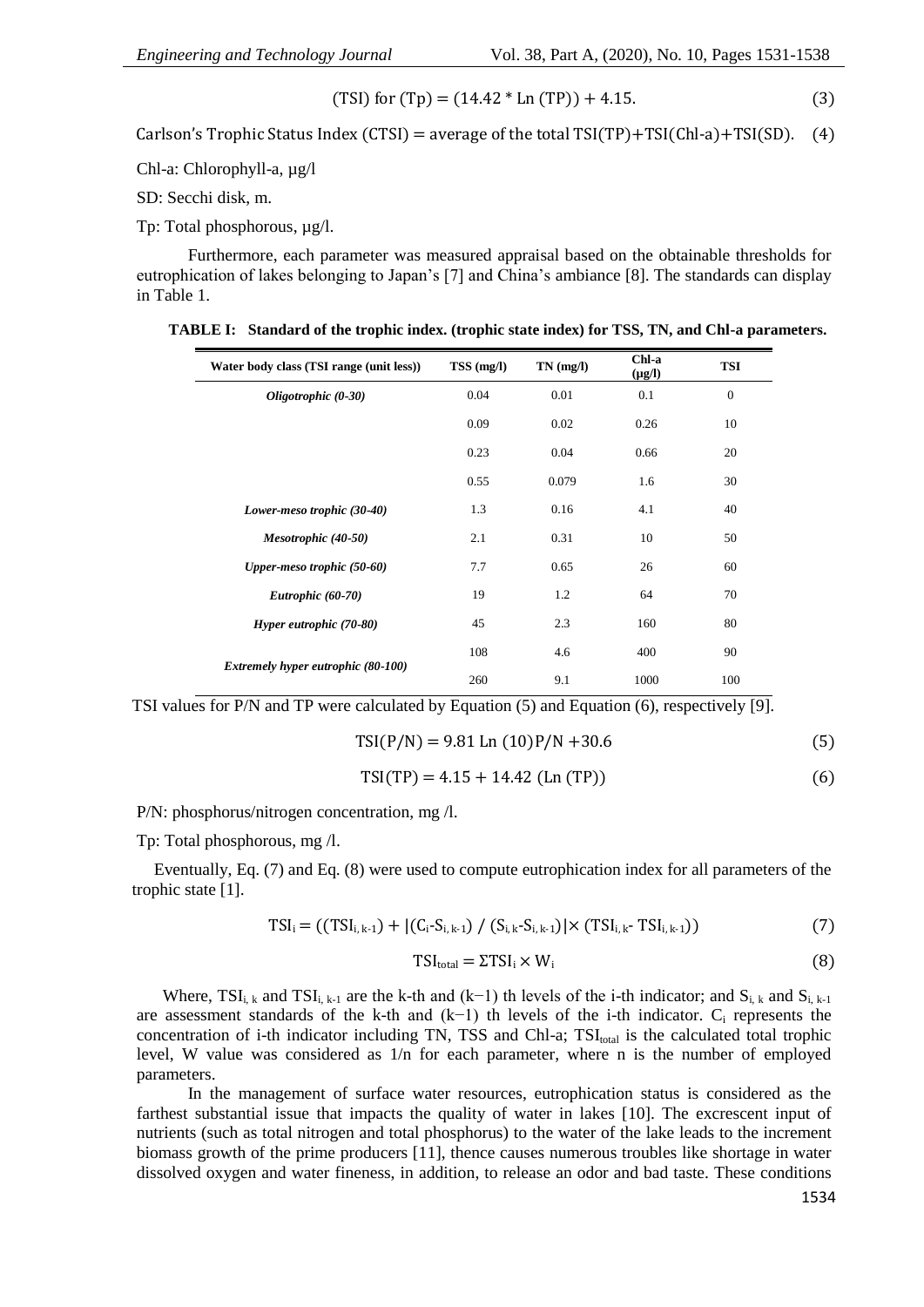and deterioration of the water state lead to the demise of fish or reduce their kinds to one type of fish, which tolerates saltwater of the Al-Najaf lake and resulting pernicious impacts on human and animal health. The job of phosphorus and its effects has been studied by [12]. Reference [13] indicated that a pronounced decrease in Secchi's depth transparency with the increase in phosphorus and chlorophylla concentrations

#### **3. RESULTS AND DISSECTION**

During the last years close to the present time, the number of studies touching eutrophication status in the water of lakes has increased in Iraq and evaluated according to many classifications. The study of Al-Najaf lake for the trophic status in water to record and evaluate the temporary variation (according to seasons as a result of successive dilution and evaporation) and locative variation (by dividing Al-Najaf lake into seven portions) to calculate the eutrophic status index via determining the class and level of eutrophic, through physical, chemical and biological analysis to the water of the lake. Furthermore, the results recovered from this study of the Al-Najaf lake to the observed seasonal variation of the parameters that calculated. The trophic state index value was calculated for chlorophyll-a (Chl-a), and trophic state index for total phosphorus (TP) with trophic state index for (TSS). Were there some spatial and temporal differences for TSI of the lake. Al-Najaf lake classifies as extremely hypereutrophic and algal scum condition. The maximum, minimum and average of physiochemical parameters with  $(\pm$  standard deviation) for station seven, at 50 cm depth were: 10-27 (16.5) ±4.16, 21000- 73000 (55427.27) ±18567.28, 20200-79900(42718.18) ±22702.85, 3-28.7  $(11.57)$   $\pm$ 9.88, 0.018-0.283 0.0969)  $\pm$ 0.0935, 0.52-5.56 (2.41)  $\pm$ 1.85, 7.31-8.63 (7.93)  $\pm$ 0.45, 4600 -84800 (30663.63) ±27027.47, 114 - 154 (130.63) ±12.73, 0.17 - 0.38 (0.2963) ±0.0721, for parameters Tw(C°), EC (µs/cm), TDS (mg/l), TN(mg/l), pb(mg/l), TP(mg/l), pH, TSS(mg/l), COD (mg/l) and Chl-a (mg/l) respectively. According to the value of parameters that were measured, the worst condition was observed at stations 6 and 7 because of the entry of the Al- Bedeiryi River carries muds and salts that it transports during its passage in the semi-desert areas and then the agricultural areas near the lake. Also, that river carries untreated sewage with it from Al-Najaf City, which is thrown into the river (where the water was turned gray). In addition to the Ghazi River and Abu Jadoua, which also carries muds and salts and drainage water from the orchards and agricultural land near the lake as the main input for the lake. Moreover, there was a movement of groundwater towards the lake because it is located in a very low area compared to the lands around it and this groundwater reaches very high levels that reach the dumping of residential areas near the lake.

To evaluate the state eutrophication of Al-Najaf lake, TSI calculated by utilizing the results gained along with the duration of the study through the laboratory analysis of the parameters. Figure 3 illustrates diagram parameters average reading measured according to stations and the time of the test, and the values above the limits.

Water state parameter maps of the Al-Najaf lake were plotted by using the Arc GIS method. Figure 4 provides an obvious picture of the values of readings for the various parameters obtained during the study period of the lake by using Arc GIS.

Precipitation on the depressed area where the lake located, considered an important exporter of surface water and groundwater in the district. Results show a high increase in EC values to 73900 (µs/cm), and TDS values to 79900 (mg/l) in December 2018, the lower value pH to 6.7 in January 2019 when increased to 8.91in February while COD, Pb TN, TP, TSS values reached a maximum in January. This indicates the occurrence of organic pollution and a decline in the healthy quality of the Al-Najaf lake. Increasing temperature lead to depletion in oxygen concentration, then results in higher phosphorus concentration (TP) in the water [14]. Reference [15], indicated that the onset of increasing biological activity in spring triggered the release of some of the phosphorus retained during the winter. Accordingly, it was noticed that TP increased during winter while it decreased in the spring because of the fast-growing of producers in addition to increasing productivity. The highest values of TSI based on total phosphorus concentration were recorded in winter, while the lowest values were in spring. These results agree with those of [16] for shallow water, and that agrees with [12]. It should be noted that the eutrophication state is closely related to photosynthesis, which is the active force for seasonal variation of several physiochemical parameters and biotic activity [17].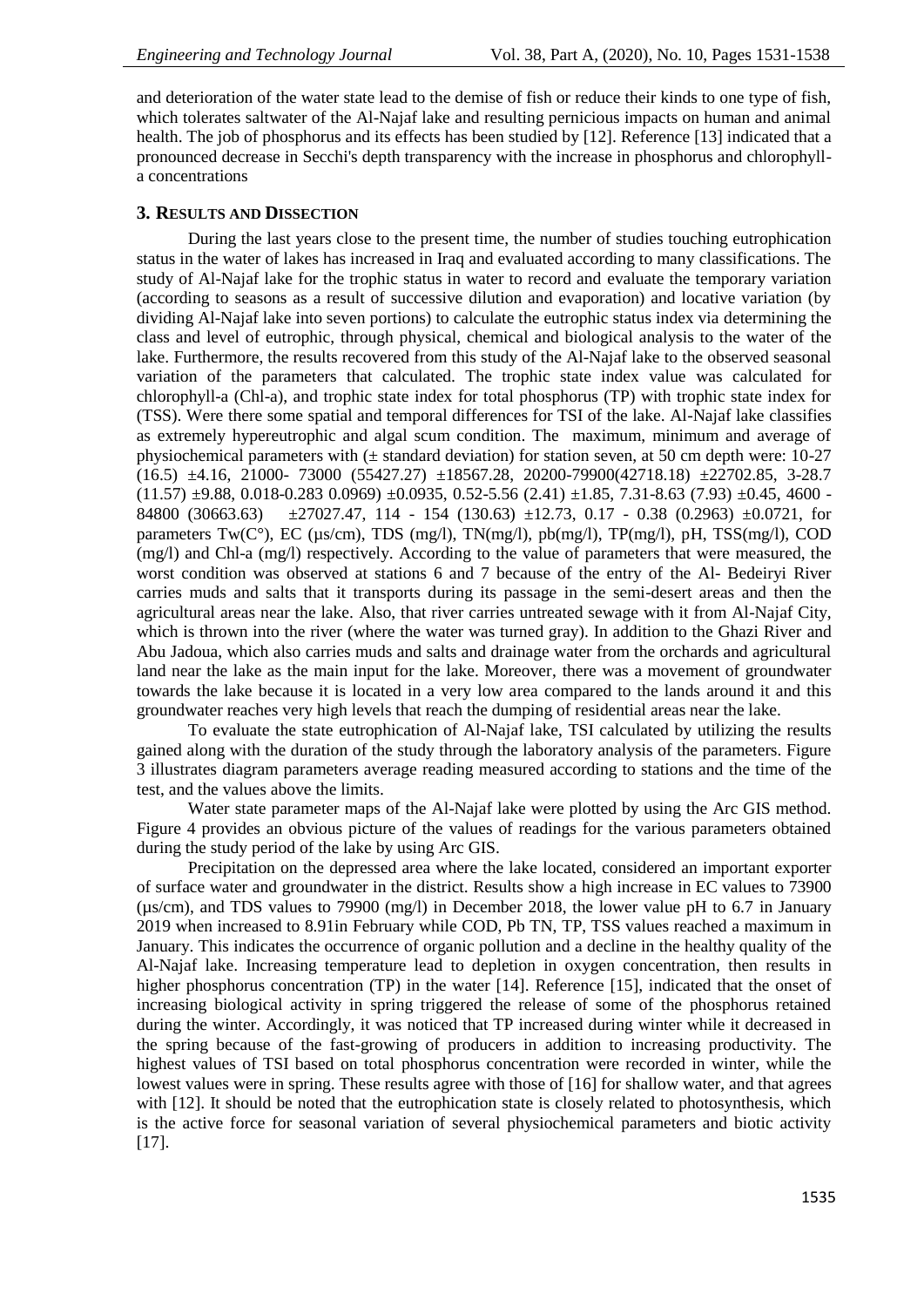



**Figure 3: The average values TSS and TN respectively of water sampling stations in Al-Najaf lake.**

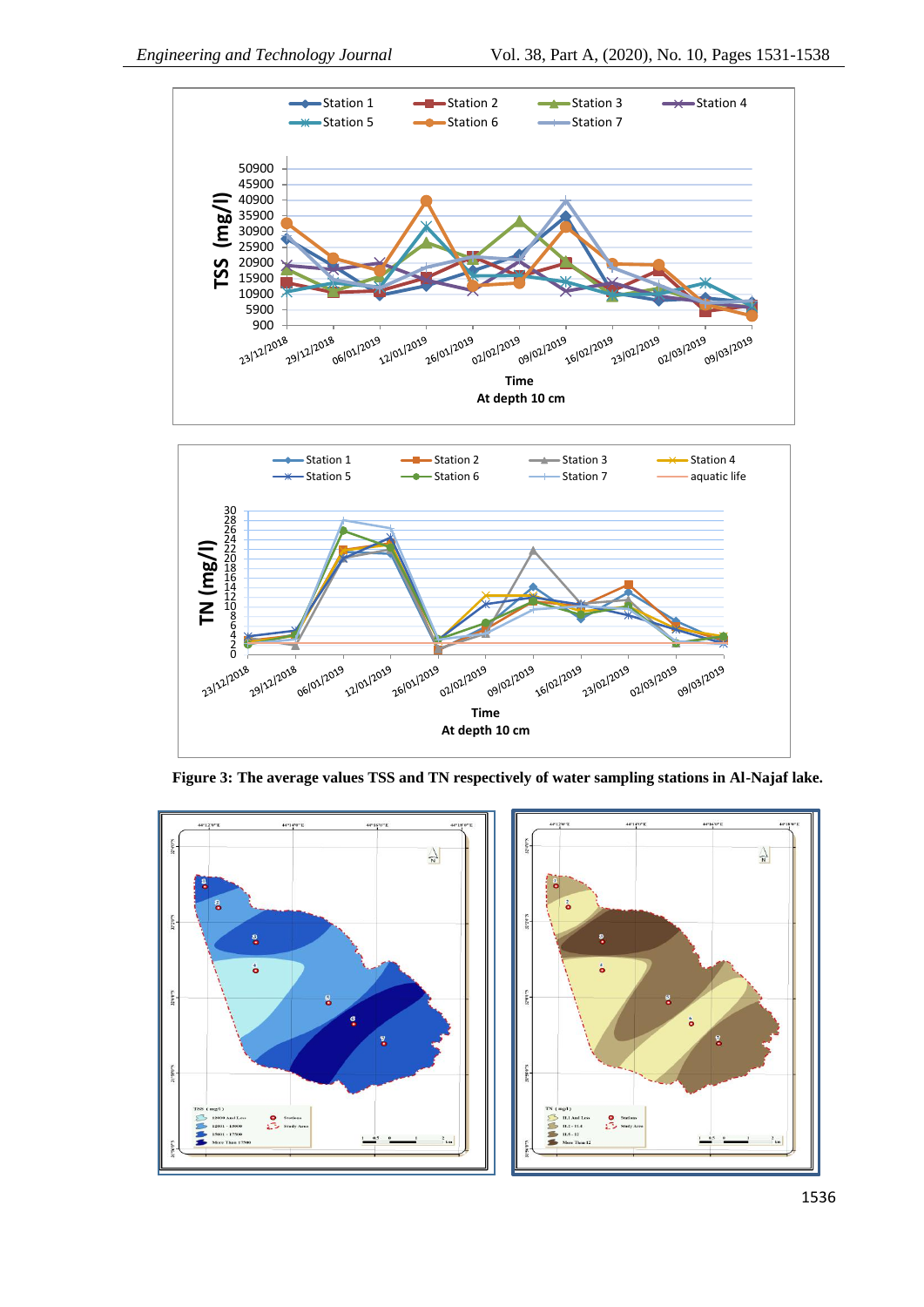

**Figure 4: Spatial distribution of the average values TSS, TN, Pb and TP respectively of water sampling stations in Al-Najaf lake.**

According to the results of the Al-Najaf lake, can be classified as eutrophic (by calculating Carlson eutrophication index) with algal scum, summer fish kills, few macrophytes, extensive macrophyte problems. Besides, the valuation of each parameter was carried out based on the useable frontiers for eutrophication of the lakes associated with Japan's [7] together with China's environment [8]. Standards are visible in table Table1, thus calculated the trophic state index for (TP), (Chl-a), and (TSS) to the lake, therefore the lake classifies as extremely hypereutrophic and algal scums.

## **4. CONCLUSIONS**

The results acquired from the current study evidenced:

- 1) Dilapidation of water state and occurrence of eutrophication in Al-Najaf lake.
- 2) Some temporal and spatial mutation was observed for TSI value in the seven stations of the Al-Najaf lake.
- 3) Depending on maximum and minimum values of parameters (observed in winter season and spring season), the increased value of TSS consequent of dilution process by rainfall as well as the increasing water level of input rivers, especially it received drainage water from agricultural lands surrounding the lake, that had a great effect on the trophic state index (TSI) value during the spring season.
- 4) The substantial parameter in deciding the trophic status of the lake was total phosphorus concentration.
- 5) Considering the locative variation, the worst zone in the lake was observed at stations that close to the paramount input to the lake, (one of the provenances of pollution the lake).
- 6) LSD and ANOVA analysis results showed that there was no significant difference between the parameters during the same week. But there is a significant difference between the weeks. This confirms the validity of laboratory values for the measured parameters.
- 7) Concentration of nutrients in Al-Najaf lake was high as compared to the critical values as a function of both natural and epidermal activities such as agriculture, on top of that deterioration of the fed rivers.
- 8) The results showed Al-Najaf lake can be classified as eutrophic with algal scum, summer fish kills, few macrophytes, extensive macrophyte problems while the value of the trophic state index (CTSI) > 80. Moreover, the assessment of each parameter was performed based on the trophic state index classification for eutrophication.